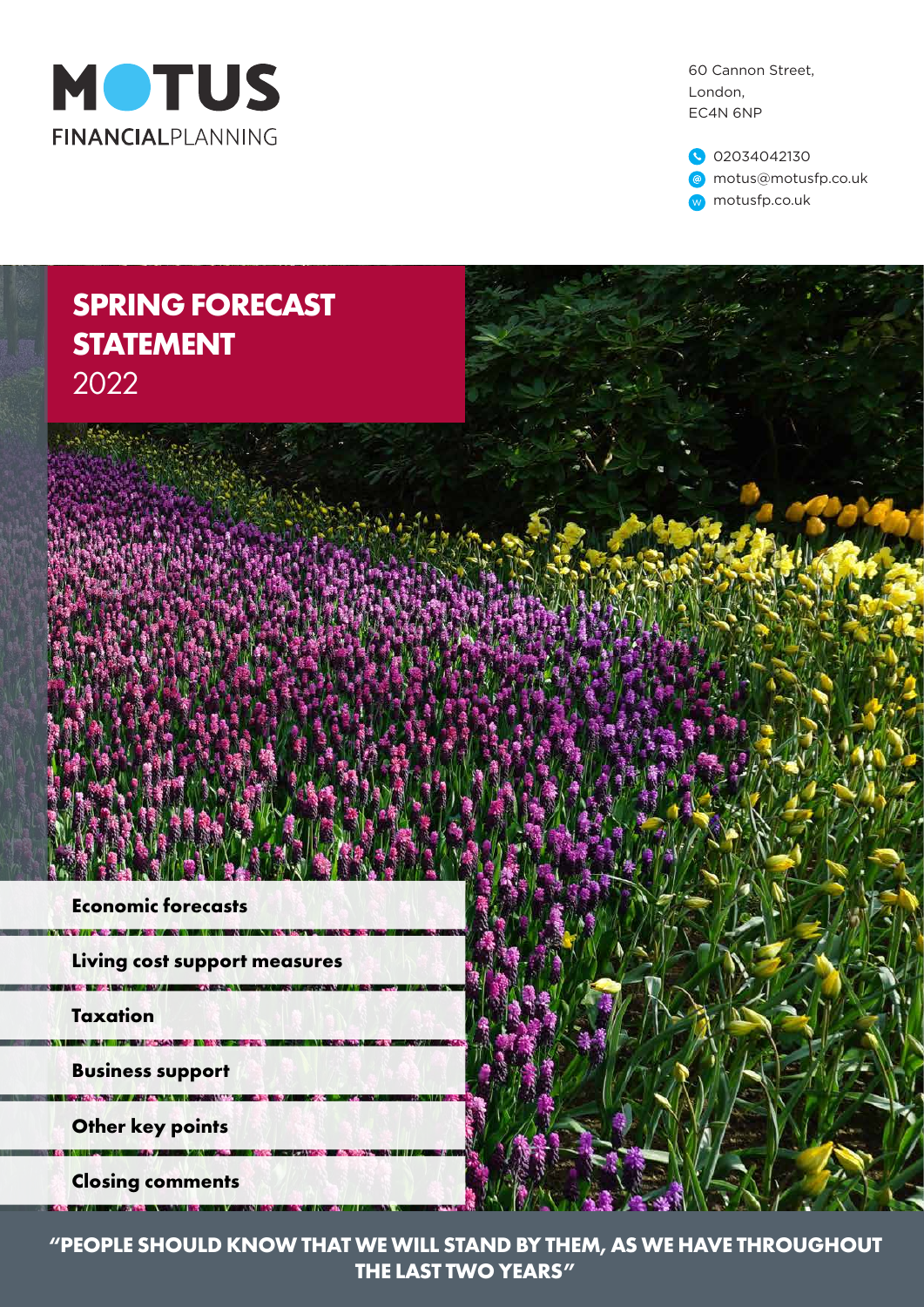# **SPRING FORECAST STATEMENT** 2022

**Chancellor of the Exchequer, Rishi Sunak, delivered his 2022 Spring Statement on 23 March, confirming implementation of the politically contentious 1.25 percentage-point rise in most National Insurance contributions, though with revised thresholds to mitigate the impact. He declared that his overall plan** *"builds a stronger, more secure economy for the United Kingdom."* **The fiscal update included a number of specific measures and a new 'Tax Plan' which the Chancellor said would help families with the cost-of-living squeeze. Mr Sunak said,** *"People should know that we will stand by them, as we have throughout the last two years."*

## ECONOMIC FORECASTS

Mr Sunak began his Statement by paying tribute to the soldiers and citizens of Ukraine, and said it was the strength of our economy that would enable the UK to help fund the Ukrainian army and impose sanctions on Putin's regime. The Chancellor did, however, warn that actions against Russia *"are not cost-free for us at home"* and present a *"risk to our recovery"* before unveiling the latest economic projections produced by the Office for Budget Responsibility (OBR).

The Chancellor said the OBR had noted an *"unusually high uncertainty around the outlook"* as a result of Russia's invasion, with its revised growth figures pointing to a more sluggish recovery; the UK economy is now predicted to grow by 3.8% this year and by 1.8% in 2023, both downgrades from last autumn's forecasts of 6.0% and 2.1%, respectively. Growth is then expected to pick up in 2024, with OBR projections over the remaining three years of the forecast period stronger than last October's predictions.

Mr Sunak went on to say that the most significant impact of the war in Ukraine relates to the cost of living, with the latest OBR figures suggesting inflation will average 7.4% across the remainder of this year, and peak at 8.7% in the final quarter. This followed on from the morning's news that UK inflation had hit a 30-year high of 6.2% in the 12 months to February.

In terms of public finances, the forecasts show borrowing as a percentage of GDP falling from 83.5% in 2022/23 to 79.8% by 2026/27. However, the Chancellor said that in the next financial year the UK is forecast to spend a record £83bn on debt interest, and that the OBR has warned that the UK's *'fiscal headroom'* could be *'wiped out by relatively small changes to the economic outlook.'*

## LIVING COST SUPPORT MEASURES

During his speech, Mr Sunak outlined three specific measures that he said would help households deal with the cost-of-living crisis. These were:

- Fuel duty for petrol and diesel would be cut by 5p per litre from 6pm on 23 March with the reduction lasting until March 2023
- Homeowners installing energy saving measures such as solar panels, heat pumps or insulation will pay no VAT on their purchases for the next five years



■ The Household Support Fund will double from £500m to £1bn from April, allowing local authorities to help vulnerable families cope with rising living costs.

The government have said they are continuing to monitor developments impacting the cost of living and will be ready to take further steps if needed to support households.

Previous steps taken to support households include:

- Reducing the Universal Credit taper rate from 63% to 55%, and increasing Universal Credit work allowances by £500 a year to make work pay
- **Increasing the National Living Wage (NLW) for workers aged 23** and over by 6.6% to £9.50 an hour from April 2022
- £9bn package announced in February 2022 to help households with rising energy bills.

## TAXATION

The Chancellor set out a three-part Tax Plan for a *'lower tax economy'* which will cover the remainder of the Parliament. The key elements of the plan are:

• The Spring Statement forms the first part of the plan – prioritising help for families with the cost of living – through the fuel duty cut (previously detailed) and an increase in National Insurance thresholds:

The Chancellor announced an increase in the annual National Insurance Primary Threshold and the Lower Profits Limit from £9,880 to £12,570 from July 2022, to align with the Income Tax personal allowance. This is a tax cut of over £6bn and worth over £330 for a typical employee in the year from July

In addition, from April 2022, self-employed individuals with profits between the Small Profits Threshold and Lower Profits Limit will continue to build up National Insurance credits but will not pay any Class 2 NICs

- The second part of the plan is entitled 'Capital, People and Ideas' and focuses on creating the right conditions for private sector led prosperity through growth and productivity. The government intends to work with industry over the remainder of 2022 and will announce its conclusions in the Autumn Budget
- In a tax break worth over £5bn a year, the final part of the Tax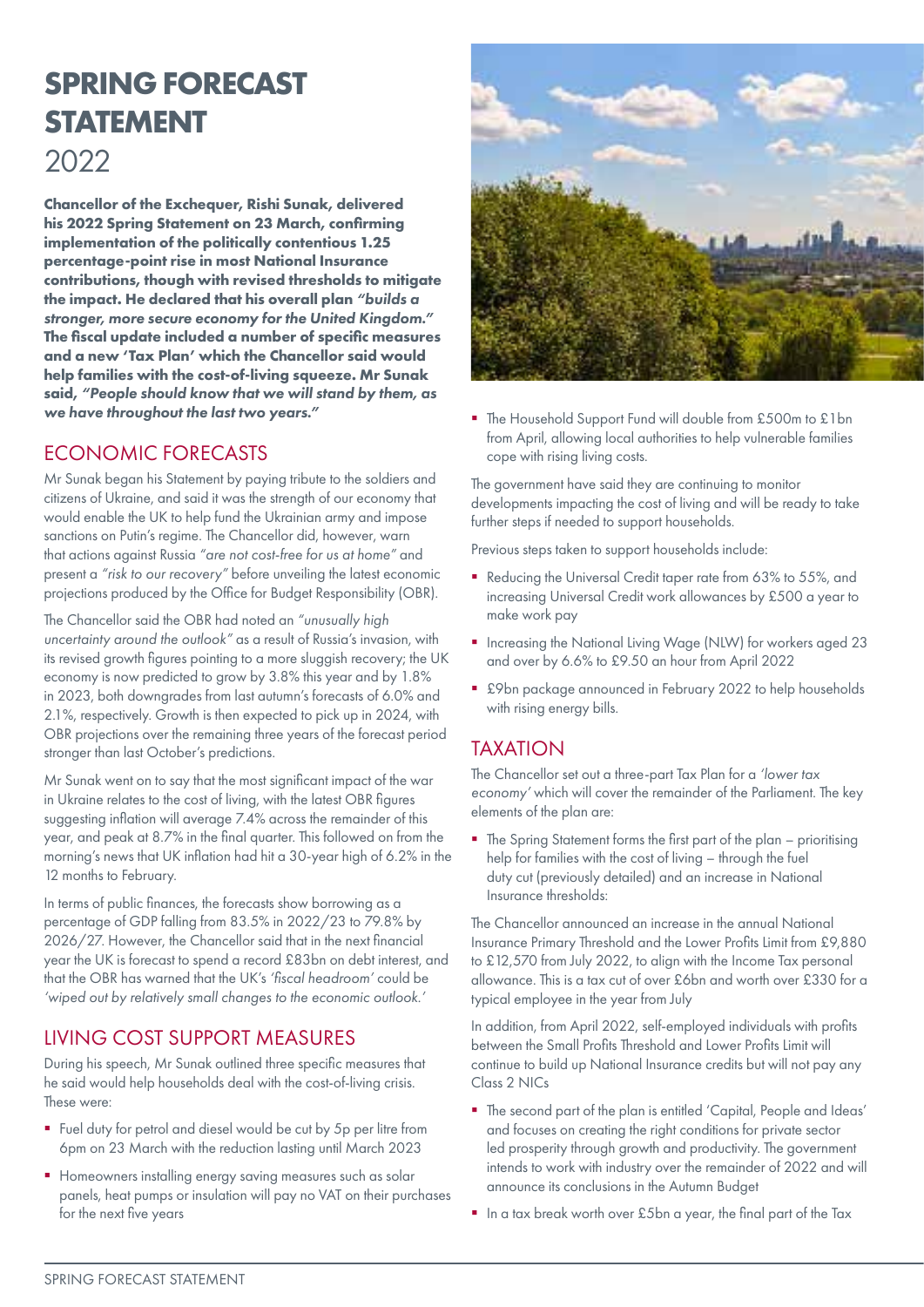

Plan, entitled 'Sharing Growth', confirms a cut in the basic rate of Income Tax from 20% to 19% in England, Wales and Northern Ireland in 2024. The Scottish government will receive their share of this funding which can be used to cut taxes or increase spending.

As part of the Tax Plan, the Chancellor has reaffirmed plans for tax reform to make the tax system *'simpler, fairer and more efficient.'* This will be done by continuing the review of over 1,000 tax reliefs and allowances in the tax system by 2024.

#### **Key allowances**

No changes were made to personal tax allowances for the forthcoming 2022/23 tax year, which include:

- **Inheritance Tax (IHT) nil-rate band remains at £325,000 and the** residence nil-rate band at £175,000, until April 2026
- Capital Gains Tax (CGT) annual exemption remains at £12,300 for individuals and £6,150 for most trusts
- Lifetime Allowance for pensions remains at £1,073,100 until April 2026, the Annual Allowance remains at £40,000
- New single-tier State Pension will increase to £185.15 per week in April 2022, the older basic State Pension will increase to £141.85 per week
- Individual Savings Account (ISA) allowance remains at £20,000 for the 2022/23 tax year
- **Junior Individual Savings Account (JISA) allowance and Child Trust** Fund (CTF) annual subscription limits remain at £9,000
- **Most National Insurance contributions (except for certain** employee categories and Class 2 self-employed) and Dividend Tax rates will increase by 1.25 percentage points from April 2022.

#### BUSINESS SUPPORT

The Chancellor announced measures to help smaller businesses with rising energy costs, recruitment and training, as well as to close what he termed the *"productivity gap"* between UK businesses and those in other member countries of the Organisation for Economic Cooperation and Development (OECD). To this end, he pledged:

A £1,000 increase to the Employment Allowance, providing smaller businesses with relief of up to £5,000 on National Insurance contributions from April 2022

■ Two new business rates discounts, brought forward by a year to April 2022, which will reduce rates to 0% for businesses investing in eligible green technology and heat networks.

He reiterated previous measures announced in the Autumn Budget 2021:

- A 50% discount (up to £110,000) on business rates for eligible retail, hospitality and leisure businesses, coming into effect in April 2022
- An extension of the temporary £1m Annual Investment Allowance to 31 March 2023.

Mr Sunak also re-emphasised the government's commitment to reforming the research and development (R&D) tax system, as previously outlined in 2021. Measures include increasing the generosity of R&D reliefs and expanding the qualifying criteria to include data, cloud computing and pure mathematics. Furthermore, he announced that the government would be investigating how the tax system – including the operation of the Apprenticeship Levy – could be reformed to further encourage employers to invest in adult training.

#### OTHER KEY POINTS

- The government has announced that it will phase out the import of Russian oil by the end of 2022
- **The government will be setting out an energy security plan,** including measures across hydrocarbons, nuclear and renewables, to support energy resilience and security
- Funding of £48.8m over three years to support the creation of a new Public Sector Fraud Authority and enhance counter-fraud work across the British Business Bank and the National Intelligence Service
- A new Efficiency and Value for Money Committee will be set up to cut £5.5bn of cross-Whitehall waste, with savings to be used to fund public services
- **Investing £12m in HMRC to help prevent error and fraud in** tax credits
- NHS efficiency commitment will double from 1.1% to 2.2% a year to free up £4.75bn to fund NHS priority areas
- The government is launching the second round of the Levelling Up Fund, inviting bids to come forward from all eligible organisations across the UK – this Fund provides £4.8bn for local infrastructure projects.

#### CLOSING COMMENTS

Rishi Sunak signed off his announcement saying, *"We can deliver for the British people today and into the future. We have a plan… A plan that reforms and improves public services, a plan to grow our economy, a plan to level up across the United Kingdom, a plan that helps families with the cost of living. And yes, a tax plan… My Tax Plan delivers the biggest net cut to personal taxes in over a quarter of a century. And I commend it to the House."*